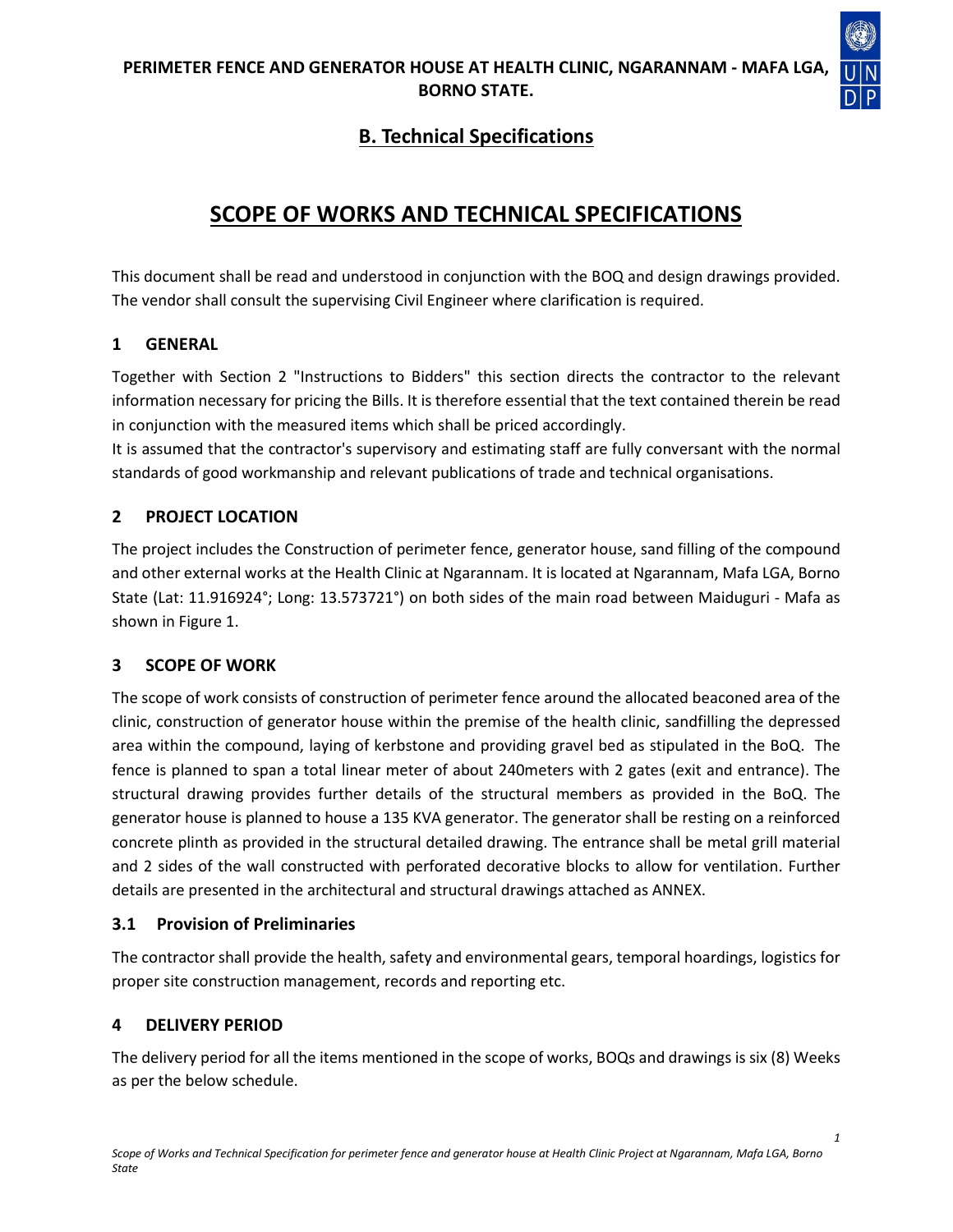

#### *Table 1: Contract Duration*

| <b>Activity</b>                                             | <b>Duration /Time</b>                  | <b>Responsible Unit/Reporting</b>             |
|-------------------------------------------------------------|----------------------------------------|-----------------------------------------------|
| Signing the contract\ Handing<br>over the site\Mobilization | Within 1-week of awarding the contract | Procurement/Vendor/ Engineering<br>Team       |
| Work duration                                               | 6 weeks from site handover date        | <b>Contractor/Supervising Engineers</b>       |
| Substantial Completion of the<br>project                    | 1 week after completion                | Contractor and the<br>supervising<br>engineer |

### **5 TECHNICAL SPECIFICATIONS**

#### **5.1 Specifications**

- All works and processes shall be carried out using equipment, tools and methods that comply with applicable construction Health, Safety and Environmental regulations, standards, and policies. The use of PPE, safety caution tapes and symbols are mandatory. Safety first!!
- All excavations, demolition works, removal & arranged construction materials must be clearly encircled with safety caution tapes during works
- All excavations shall be done in accordance to the structural drawings provided
- Filling around foundations etc. is to be of selected earth obtained from the excavation and is to be filled in 150mm layers, each layer well rammed and consolidated
- All formation level must be compacted before concrete blinding as specified in the structural drawings
- All blockwork at substructure level shall be filled solid with concrete mix 1:3:6 while the use of broken blocks, laterite or mortar as a substitute shall not be accepted.
- Laterite shall be approved rock laterite or other suitable materials are to be free from dust or other foreign matter and broken to pass a 75mm ring and to be retained on a 50mm ring and deposited in layers not exceeding 150mm thick, each layer being well consolidated by rolling or ramming and well-watered.
- Hardcore is to be selected broken brick, concrete, sandcrete blocks or other clean hard and dry material.
- Provide damp-proof membrane not less than 0.3mm to cover the total surface of the foundation.
- Ordinary Portland cement shall be used for all masonry and concrete works and must be lump free
- Fine aggregates shall be sieved and free of organic matter and other impurities
- Well-graded crushed granite shall be used as coarse aggregate (20-25mm for reinforced concrete; 35-40mm for mass concrete)
- Water-Cement ratio by weight shall not exceed 0.55. The quantity of water used in the mixing of the concrete must be adequate to ensure proper hydration of the cement and to bring the mass to a proper consistency and to a workable mix.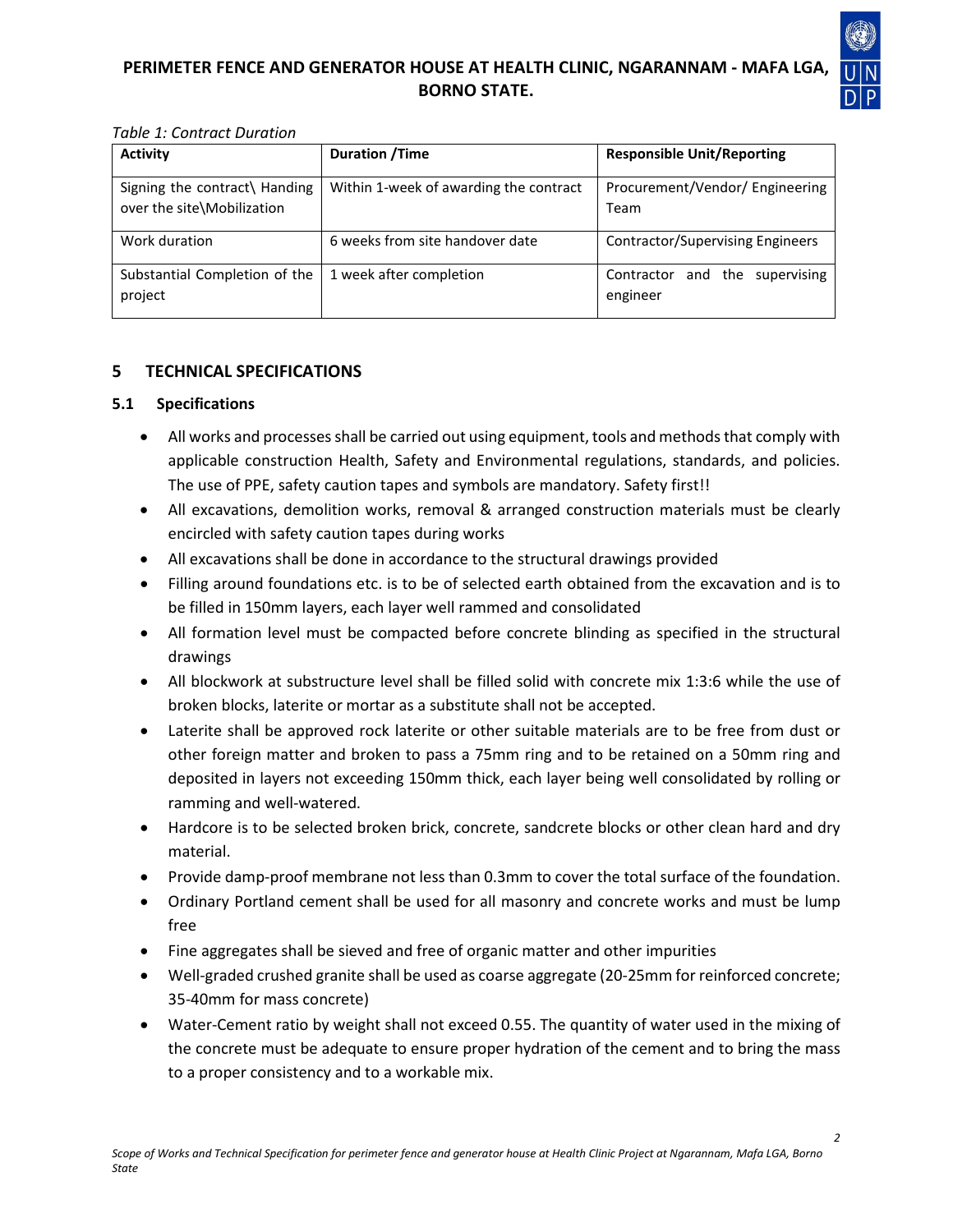- Batching of concrete shall be by volume and Tilting Mixer shall be employed for mixing of fresh concrete
- Concrete shall be placed gently and not tipped or dropped from a height, it shall then be thoroughly rammed into positions to fill the forms and surround the reinforcement without displacing it and without the formation of voids or cavities.
- Compaction of fresh concrete shall be done with a poker vibrator for adequate compaction.
- The use of BRC wire-mesh for ground floor slab is mandatory in new construction works and photographs are to be shared with Supervising Civil Engineer as evidence of same
- Curing of concrete shall be in accordance with the recommendation set out in the B.S. Code of Practice and all surfaces shall be kept continually wet after concreting and protected from the sun and drying winds by covering with wet sacking, etc. for not less than one week.
- Concrete cover of 50mm shall be provided to reinforcement in foundation.
- Hollow sandcrete blocks (225mm X 225mm X 450mm) shall be machine-molded and not hand molded
- Minimum crushing strength of sandcrete blockwork shall not be less than 2.5N/mm<sup>2</sup> (cementsand ratio of 1:6 by volume; no of blocks must not exceed 25 per 50kg bag of cement during fabrication).
- Formwork shall be removed without damage to the concrete.
- A schedule of suggested minimum striking times is given below:
- Walls, sides of R.C beams sides of columns 2days after concreting
- Soffits to R.C beam 14days after concreting
- The mortar used shall be composed of cement and sand and approved to give a strength equal to the strength of the blocks
- All reinforcement shall comply with BS4449 and associated codes with regards to bending, lapping, binding, and cranking
- Reinforcement shall be kept free of oil, mud, rust prior to use
- Concrete cover of 25mm shall be provided to reinforcement in beams and column
- High yield steel (tensile strength of 410N/mm<sup>2</sup>) of specified size shall be used for both main reinforcements and links/stirrups.
- The sand for plastering/rendering shall comply with B.S 1199.
- The internal and external renderings shall be carried out in accordance to the specification provided in the architectural drawings.
- All concrete surfaces which are to be rendered are to be carefully and thoroughly hacked with a suitable tool to provide an adequate and suitable keyed surface. All block walling which is to be rendered shall have the joints raked out to provide an adequate and suitable keyed surface.
- Plaster work and paintings which does not thoroughly adhere to any surface shall be removed and re-executed in a proper manner. Such hollowness, cracks, blisters, and any other defects will be considered a defect under the Defects Liability Clause of the Contract.
- The roofing sheet shall be 0.55mm long span aluminum sheet, colour as specified by Architect's instruction.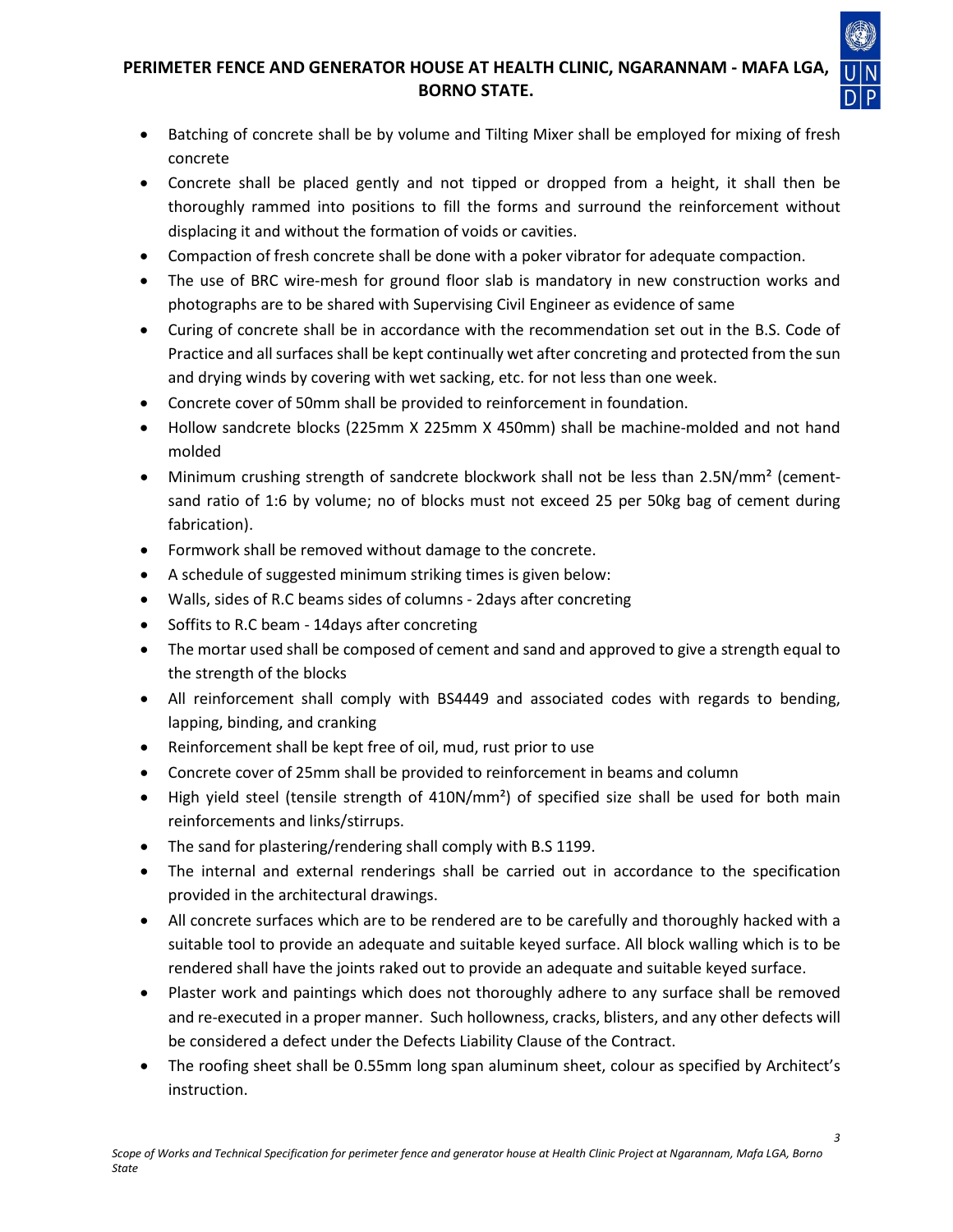

*4*

- Evidence of compliance with specified roof gauge must be provided
- All roofing sheets must be lapped with 2 corrugation at both ends
- Timber Specifications for roof rafter, struts, purlins, and fascia board as provided in BOQ and Architectural drawings.
- Defective or poorly seasoned timber shall not be used for roof carcass or fascia
- All roof timber structure members including fascia shall be treated with approved chemicals.
- Materials and specifications for windows and doors shall be according to BOQ and Architectural drawings
- Door-post labelling and designation shall be made with plastic plague as directed by the supervising Engineer.
- Floor finishes as provided in architectural drawings for different rooms. 50mm screed to concrete slab installed to a shine for rooms and veranda.
- All electrical installations must be earthed, and fittings must be tested and commissioned using a power generator prior to handover of project.
- All Paint materials shall be the best quality of their respective kinds and in accordance with their latest British Standards and obtained from an approved manufacturer. No dilution of painting materials will be allowed, except strictly in accordance with the manufacturer's directions, or as described in their literature.
- 12mm cement screed finish with average gauge Tyrolean finish with two coats of weatherproof paint to Architect's further specification for external walls at the back and sides of building. 12mm cement screed finish with weatherproof paint to Architect's further specification and artistic mural. Internal walls shall be 12mm cement screed finish with two coats of sheen finish paint, color to Architect's further instruction.
- Painting on exterior work shall not be done in wet weather or upon any surface which are not thoroughly dry and free from rust or dust.
- Gloss paint of similarly approved colours shall be on woodwork or metal work after necessary preparations.
- Land survey and mapping services shall be carried out to ensure that the siting of the perimeter fence and generator house matches with the global layout of Ngarannam.

### **5.2 Alternative Materials, Components and Goods Specified**

• Wherever materials, components, and goods, whether basic or proprietary, are specified the Contractor may, subject to approval in writing, use materials, components and goods from an alternative source providing the quality, properties and design are similar. All materials, components and goods shall be used and fixed in an approved manner and, where applicable, in accordance with the manufacturer's instructions.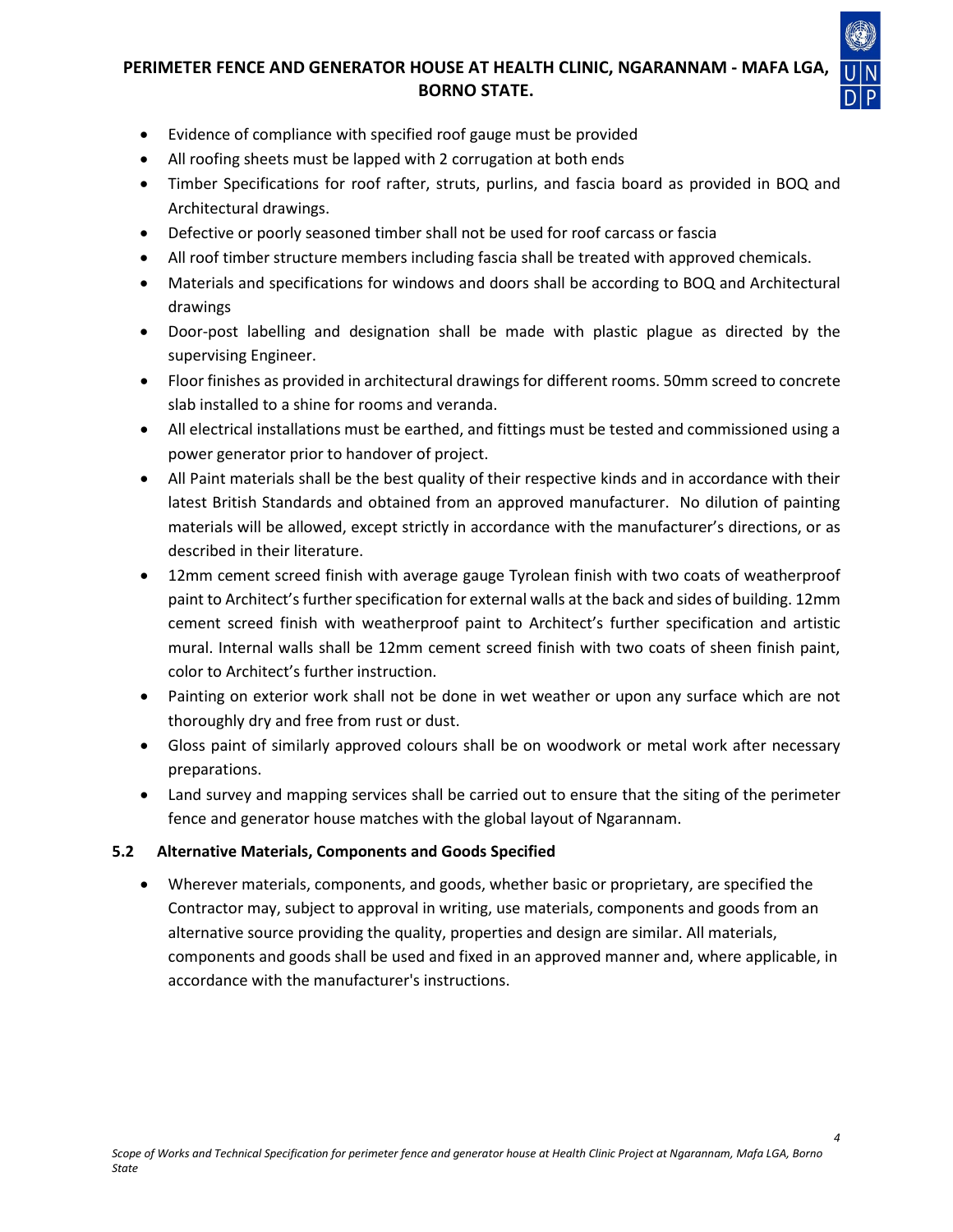

#### **5.3 Measurement and Valuation**

This contract will be Fixed Sum or Lump Sum Contract such that payments will be based on agreed milestones. Measurement and valuation process will involve checking and verifying that the milestone against which payment claim is made, is indeed complete and in accordance with the requirements of the specifications.

#### **5.4 Tests on Completion**

The contractor shall submit to UNDP designated engineer, not less than 7 days before the date the contractor intends to commence the Tests on Completion a detailed programme showing the intended timing and resources required for these tests.

As soon as the Works have started, in the Contractor's opinion, passed the tests on Completion, the contractor shall submit a certified report of the results of these tests to the Engineer. The Engineer shall review such a report and may give a Notice to the contractor stating the extent to which the results of the tests do not comply with the contract.

In considering the results of the tests on completion, the engineer, shall make allowance for the effect of any use of the Works by the beneficiaries on the performance of other characteristics of the Works.

#### **5.5 Taking Over**

Upon completion of the works, the contractor will request for a joint final inspection of the completed works. The Engineer will prepare a punch list where necessary upon conduction the final inspection for the contractor to rectify. Once the punch list has been attended to and works are certified complete then the contractor will hand-over the works to the communities through the district council.

#### **5.6 Defects and Defect Notification Period**

A defect in this context is defined as any observance of a physical problem that may cause structural weakness or failure hence less effective for the intended purpose. The defects can either be patent (obvious, easy to fix and often merely aesthetic) or latent (not easy to find and tend to be somehow problematic). Construction defects may arise from the materials used or workmanship during construction.

The works will have a defects liability period of 24 weeks within which any defects arising will be documented and the contractor will be instructed to make good of the same unless the defect is due to a force majeure.

Failure to attend to the defects without giving any proper reason will result in forfeiture of the retention money withheld by the UNDP Nigeria.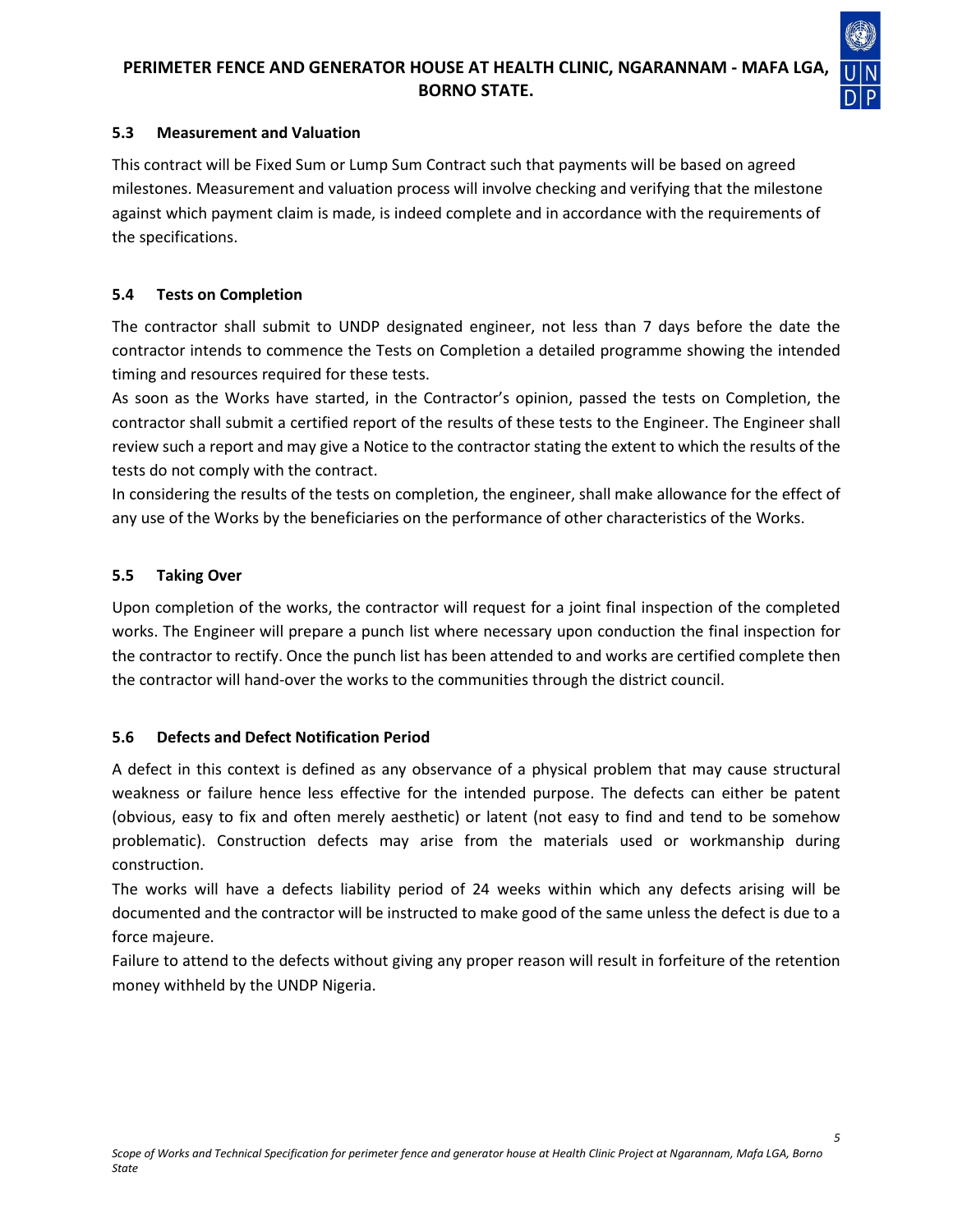

#### **5.7 Closure**

Project closure will be upon completion and certification of the works by the engineer designated by UNDP Nigeria who will review and sign off on the deliverables. The completed works will be subject to defects liability period as may be determined in the contract document.

#### **5.8 Insurance**

The contractor shall have a "Contractor's All Risks (CAR)" insurance during the execution period for the contract to cover the works, equipment, personnel, other people's lives, and property.

### **5.9 Liability**

The Contractor shall not be liable for the defects arising from the design or specifications. However, the Contractor shall be liable for the defects arising from the materials and workmanship.

### **5.10 Requirements**

UNDP Nigeria through their representative will require certifying any completed works in accordance with the milestones before processing any payment for the completed milestone.

### **6 CONTRACT PRICE AND PAYMENT**

The Contract Price will be fixed in Nigeria Naira (NGN) and the currency of payment is Nigerian Naira. UNDP Nigeria will pay the Contractor upon completing a milestone as outlined in section 6.1 below. The amounts payable for each completed milestone will be determined at the time of drafting a contract. UNDP Nigeria may pay the Contractor, upon its request, an Advance for up to 20% of the Contract Sum upon satisfying the requirements in form of Advance Payment Guarantee.

### **6.1 Conditions for Release of Payment**

*Table 2: Contract Milestone Payments Schedule*

| <b>Milestone</b><br>No. | Milestone's Description and Required Activities &<br><b>Documentations</b>                                                                                                                                                              | Payment<br>Amount<br>(NGN) | Completion<br>Date |
|-------------------------|-----------------------------------------------------------------------------------------------------------------------------------------------------------------------------------------------------------------------------------------|----------------------------|--------------------|
|                         | 20% progress payment upon completion of the below<br>activities                                                                                                                                                                         |                            |                    |
|                         | Signing and Submission of Contract.<br>٠<br>Submission of Performance Bond.<br>٠<br>Attend entrance meeting in UNDP Sub-Office via<br>٠<br>Zoom, upon presenting signed contract.<br>Submit updated project work plan/schedule and<br>٠ | 20%                        |                    |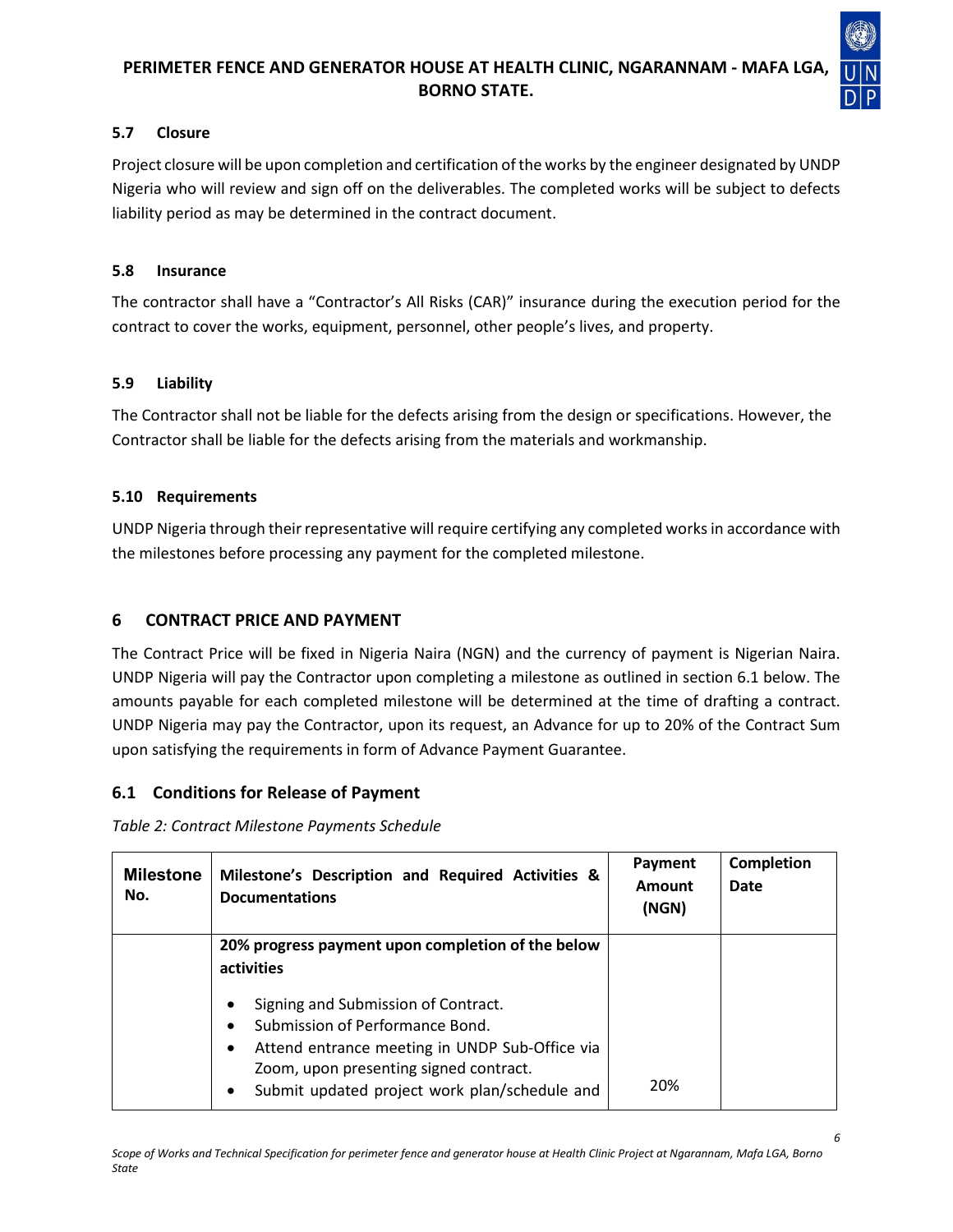

| <b>Milestone</b><br><b>No. 1</b> | proposed list of staffs and get the approval of the<br>engineer<br>Handing over of site/Taking over of site<br>٠<br>Mobilization of equipment and staff to site.<br>Completion of not less than 20% rate of the total<br>scope of work, duly certified by the UNDP<br>authorized Civil Engineer to qualify for Submit                                                                                                                                                                                                                                                                                                                                                                                                                 |     | (2 weeks from<br>the<br>commenceme<br>nt of<br>contract)        |
|----------------------------------|---------------------------------------------------------------------------------------------------------------------------------------------------------------------------------------------------------------------------------------------------------------------------------------------------------------------------------------------------------------------------------------------------------------------------------------------------------------------------------------------------------------------------------------------------------------------------------------------------------------------------------------------------------------------------------------------------------------------------------------|-----|-----------------------------------------------------------------|
|                                  | progress report including a summary of activity<br>progress with photographs showing works<br>completed.                                                                                                                                                                                                                                                                                                                                                                                                                                                                                                                                                                                                                              |     |                                                                 |
| <b>Milestone</b><br><b>No. 2</b> | 40% payment of the total contract amount, upon<br>completion of the below activities<br>Complete not less than 60% rate of the total scope<br>of work to include work activities as per the<br>approved project work schedule which is to be<br>valuated and certified by UNDP Engineer to qualify<br>for payment<br>Submit progress report including a summary of<br>activity progress with photographs showing works<br>completed.<br>Submit list of workers (Cash for Work - CfW) not<br>less than 20 with 10-15% being women who MUST<br>have worked minimum of 5days on the project<br>Submit hardcopy of invoice<br>Site walk along with UNDP Engineer to inspect<br>$\bullet$<br>and certify completed milestone item of works | 40% | (Within Week<br>$2-5$ of<br>Contract<br>commenceme<br>nt date)  |
| <b>Milestone</b><br><b>No. 3</b> | 35% payment upon completion of the outstanding<br>items thus completing 100% works in the BoQ, duly<br>certified by the UNDP Civil Engineer.<br>Complete 100% of all outstanding items of work in<br>the SoW as detailed in the BoQ/checklist.<br>General paintings, finishes, clearing of<br>site,<br>washing & cleaning of the buildings<br>and<br>installation of visibilities with artistic works for<br>gender segregation<br>General testing of electrical fittings, plumbing and<br>associated works<br>Submit list of workers (not less than 20 with 10-<br>15% being women) who MUST have worked<br>minimum of 10days on the project<br>Submit 35% invoice and project completion<br>report                                  | 35% | (Within $5 - 8$<br>weeks after<br>the<br>commenceme<br>nt date) |

*7*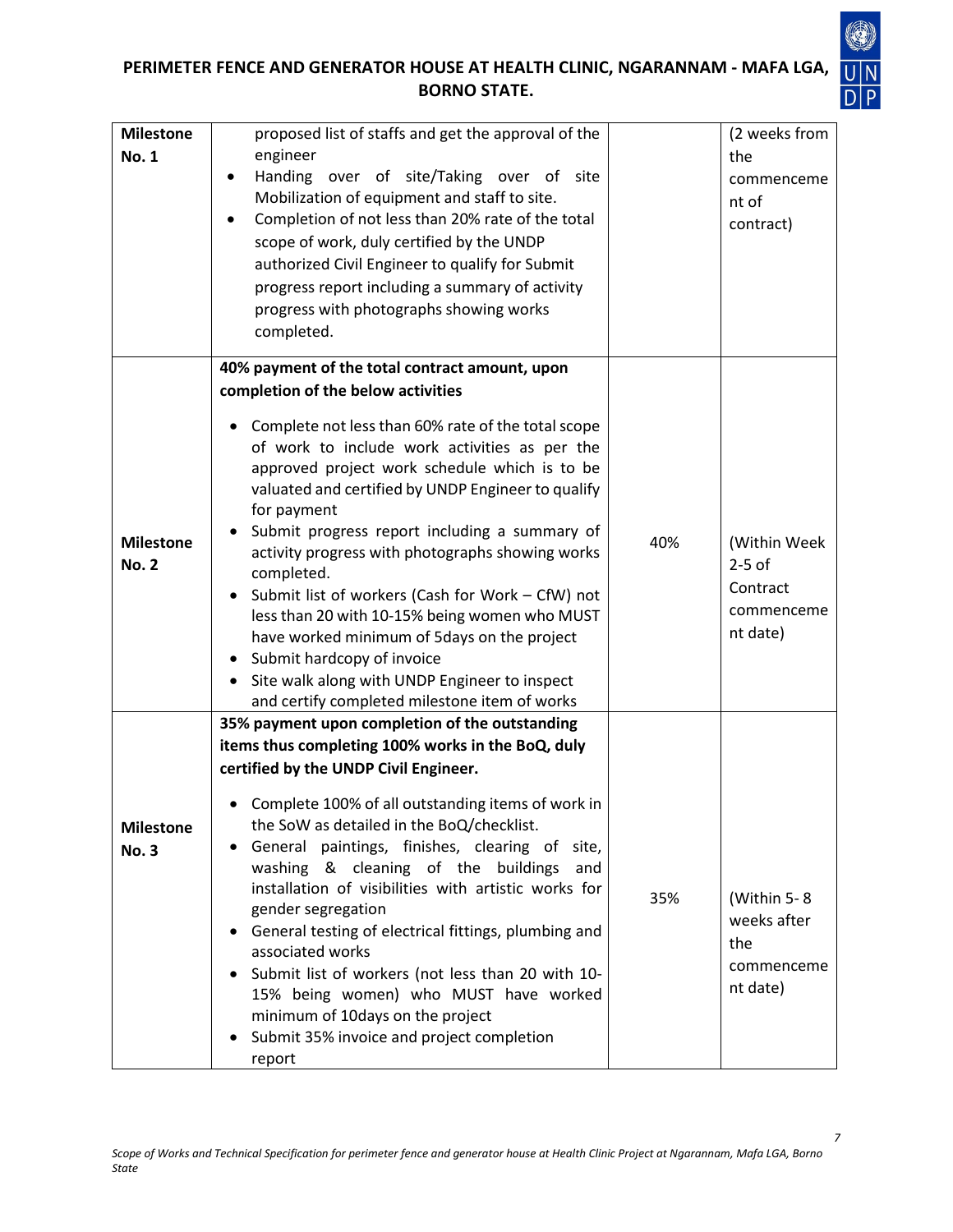

| Millstone | Final payment. Retention of 5% shall be paid after post- |    | 24 weeks    |
|-----------|----------------------------------------------------------|----|-------------|
| No. 4     | completion inspection and certification report by the    |    | after the   |
|           | authorized UNDP nominated engineer that defects          | 5% | substantial |
|           | which occurred within 6 months of practical              |    | completion  |
|           | completion have been satisfactorily repaired.            |    | date.       |
|           |                                                          |    |             |

### **7 CONTRACTOR KEY PERSONNEL**

The following personnel shall be provided for this project ONLY without duplication of personnel in other ongoing projects with UNDP.

### **One (1) Project Manager (Full time available in the site)**:

A minimum of 5 years work experience in the construction works & must have handled at least 3 projects of similar nature and complexity equivalent to this assignment. Minimum a B.Sc/B.Eng in Civil Engineering. Furthermore, project manager MUST be readily available on site when required within the shortest notice. CV and certificates should be provided in the attached UNDP format attached in the ITB document.

### **One (01) Resident Qualified Civil/Site Engineer (Full Time available in the site):**

A minimum of 3 years work experience in the rehabilitation/construction works & must have handled at least 3 projects of similar nature and complexity equivalent to this assignment. Minimum of a B.Tech/B.Eng Degree in Civil Engineering and MUST be ready to reside in Project Location. COREN Registered with CV and certificates provided in the attached UNDP format attached in the ITB document.

### **One (1) HSSE Officer (Full time available in the site):**

A minimum of 3 years' relevant work experience in the rehabilitation/Renovation/construction works. Must have handled at least two (02) similar project in nature and complexity. Minimum a B.Sc/B.Tech Degree in Natural/Environmental Engineering or equivalent). Professional certification in Health Safety Security & Environment. CV and certificates provided in the attached UNDP format attached in the ITB document.

### **One (01) Foremen (Full time available in the site):**

A Qualified Foremen with 5 years of experience in civil works (construction/rehabilitation), should have minimum of National Diploma in Civil Engineering/Building. CV and certificates provided in the attached UNDP format attached in the ITB document.

# **8 CONSTRUCTION EQUIPMENT/MACHINERY PROPOSED IS AS FOLLOWS**

| S/N | <b>EQUIPMENT</b>                | <b>QUANTITY</b> |
|-----|---------------------------------|-----------------|
|     | Concrete mixer $10 \text{ m}^3$ |                 |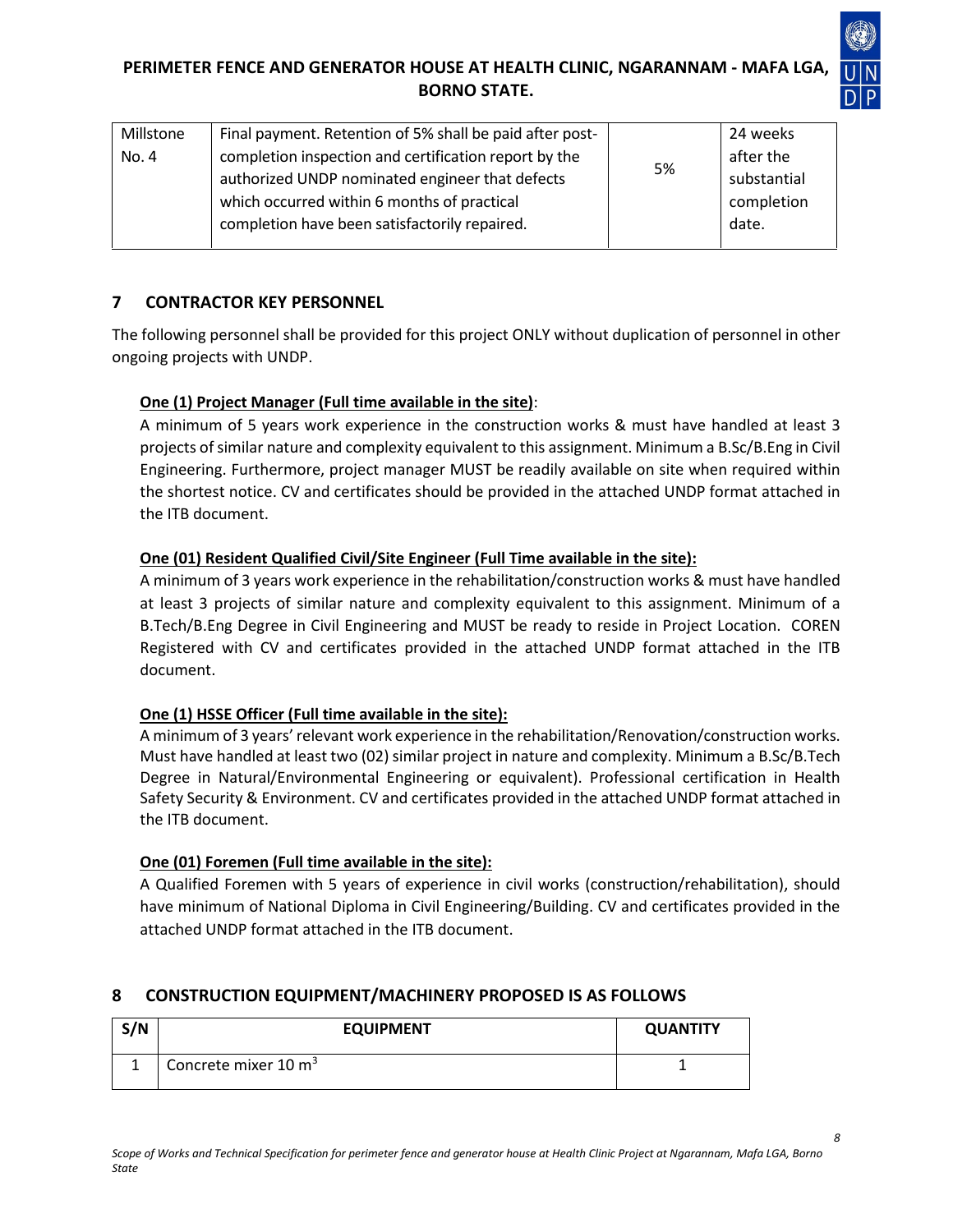

| S/N | <b>EQUIPMENT</b>                 | <b>QUANTITY</b> |
|-----|----------------------------------|-----------------|
|     | Levelling Equipment/Survey tools | 1 set           |

#### **9 Previous Experience & Financial Standing**

Minimum 3 years of relevant experience (Renovation /Construction/Rehabilitation works).

Evidence of Minimum 3 contracts of similar value, nature and complexity implemented over the last 3 years. One of the contracts must exceed NGN 30,000,000.

Statement of Satisfactory Performance from the Top three (3) Clients in terms of Contract Value for similar assignments over the last 5 years.

Please submit Latest Audited Financial Statement (Income Statement and Balance Sheet) including Auditor's Report for the past three years **[2018-2019-2020].**

Bidders having completed and certified Audited Financial Statements for 2020 can also submit to be considered for evaluation.

Minimum annual average turnover of **NGN 30,000,000** in any single year in the last 3 years.

#### **10 General Requirements**

#### **10.1 Reports, Meetings and Work-Plan (Time-schedule)**

The contractor shall submit weekly progress report, mentioning in the report the following:

- The activities which have been done during that week,
- The materials provided to the site.
- The weather conditions
- The challenges and delay in the project.
- The number of labors for each day of the week.
- Progress of work related to the quantities.
- Photographs showing progress of works.

There will weekly meeting between UNDP engineer and the contractor.

The contractor is expected to follow submitted and approved work schedule (work-plan) and changes should be communicated and approved by Supervising Engineer before proceeding.

The contractor must submit the milestone progress report with each request for milestone payment. The As-built drawings should be submitted with the progress report of milestone No. 3.

#### **11 Health and Safety**

The contractor is fully responsible for the safety of operations in the site. Contractor must follow the below:

• Provide his staff with PPE, helmet, vest and safety shoes.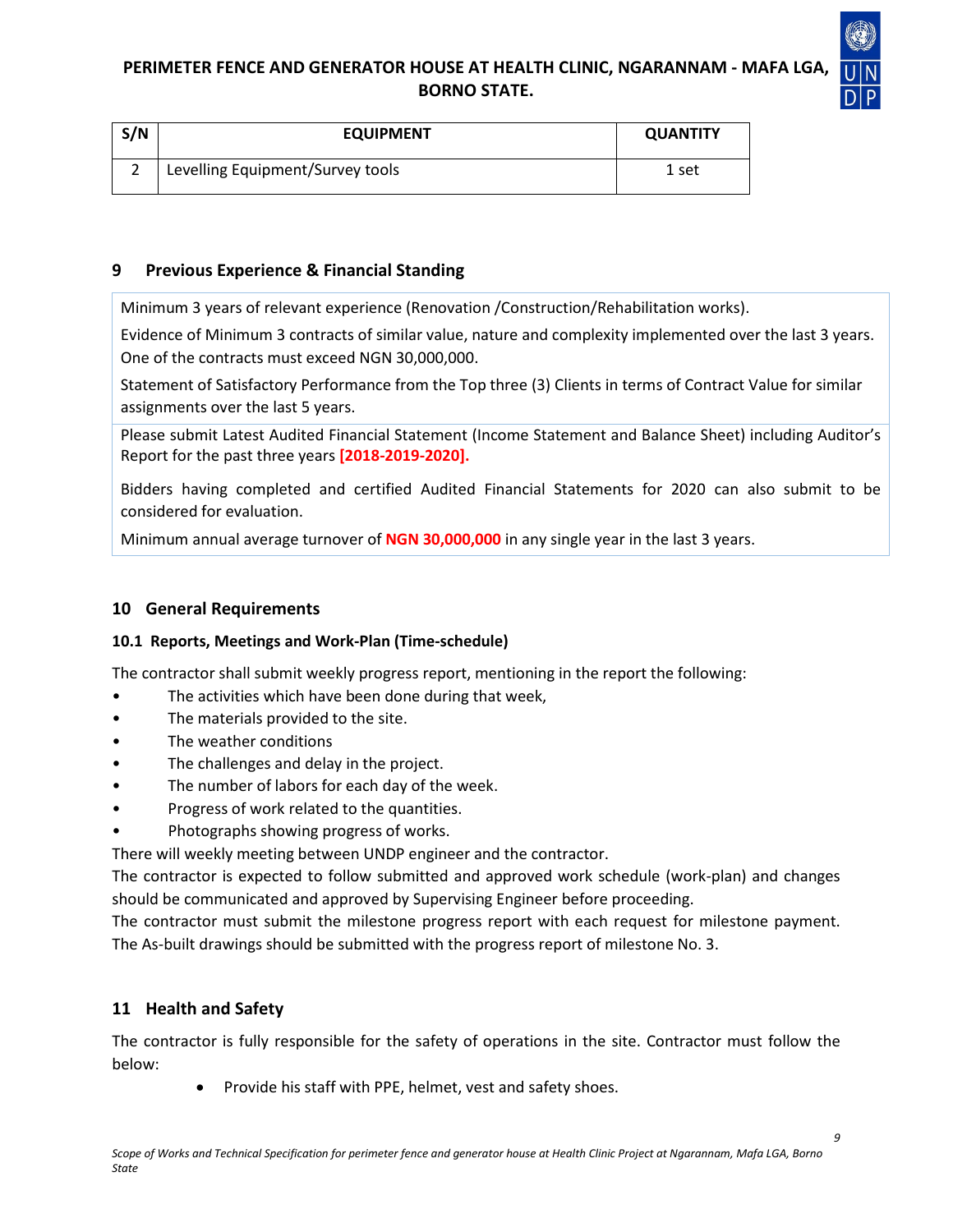

*10*

- Provide the project site and the holes with safety tape.
- Provide first Aid kit to the site.

#### **12. COVID 19**

*Fig 1*

Complying with Covid-19 protection measures on site is mandatory and the Contractor will have to their work in such a way that workflow is not disrupted in the process of adhering to the measures. The contractor must provide his staff with face masks and keep the social distance at work.

The Contractor will observe and follow safety guidelines on the construction site as instructed by the engineer or any party designated by UNDP Nigeria.

### **13. SITE MAP & OTHER ASSOCIATED LAYOUTS**

Figure 1: Google Earth Map showing location of proposed Ngarannam project site